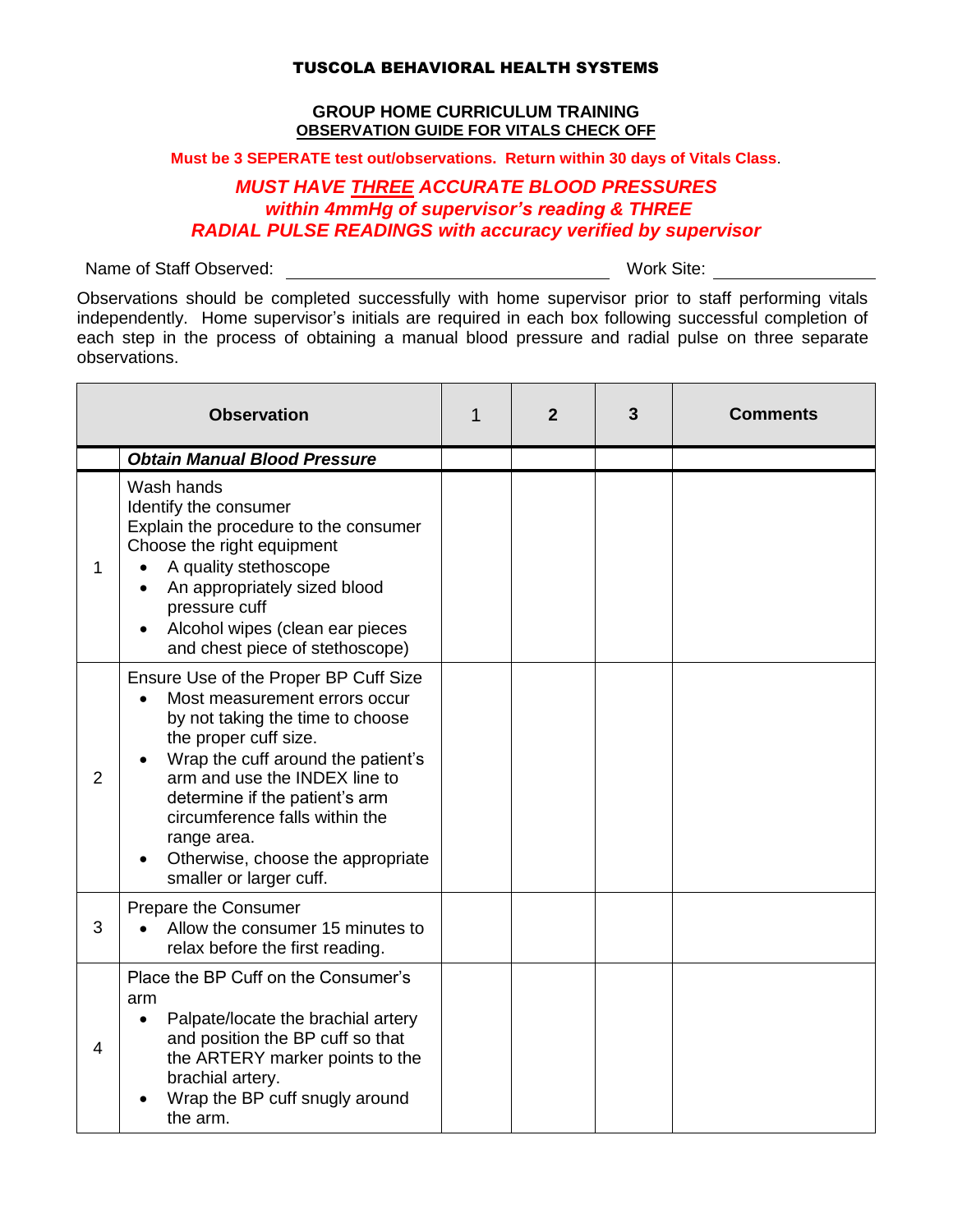| 5              | Position the Stethoscope<br>1. On the same arm that you placed<br>the BP cuff, palpate the<br>antecubital fossa (crease of the<br>arm) to locate the strongest pulse<br>and place the bell of the<br>diaphragm over the brachial artery<br>at this location.                           |  |  |
|----------------|----------------------------------------------------------------------------------------------------------------------------------------------------------------------------------------------------------------------------------------------------------------------------------------|--|--|
|                | Determine the Maximum Inflation Level                                                                                                                                                                                                                                                  |  |  |
| 6              | Option 1: Inflate cuff as you listen to<br>the brachial pulse<br>1. As the BP cuff inflates enough to<br>block blood flow, you should stop<br>hearing pulse sounds through the<br>stethoscope.<br>2. The gauge should read 20-<br>30mmgHG above the individual's<br>normal BP reading. |  |  |
|                | <b>Option 2:</b> Inflate cuff as you palpate the<br>radial pulse<br>1. As the BP cuff inflates enough to<br>block blood flow, you should stop<br>feeling pulse.<br>2. Then go 20-30mmHG above that<br>number when you inflate the cuff<br>again for the reading.                       |  |  |
| $\overline{7}$ | Slowly Deflate the BP Cuff<br>Begin deflation.<br>The AHA recommends that<br>pressure should fall at 2-3 mmgHg<br>per second, anything faster may<br>likely result in an inaccurate<br>measurement.                                                                                    |  |  |
| 8              | Listen for the Systolic Reading<br>The first occurrence of pulse<br>$\bullet$<br>sounds heard as blood begins to<br>flow through the artery is the<br>patient's systolic pressure.<br>This may resemble a tapping<br>noise at first.                                                   |  |  |
| 9              | Listen for the Diastolic Reading<br>Continue to listen as the BP cuff<br>pressure drops and the sounds<br>fade.<br>Note the gauge reading when the<br>$\bullet$<br>rhythmic sounds stop.<br>This will be the diastolic reading.                                                        |  |  |
| 10             | If BP needs to be repeated wait 5<br>minutes to repeat on same arm or<br>switch to other arm.                                                                                                                                                                                          |  |  |
| 11             | Document BP on the vital sign sheet.                                                                                                                                                                                                                                                   |  |  |